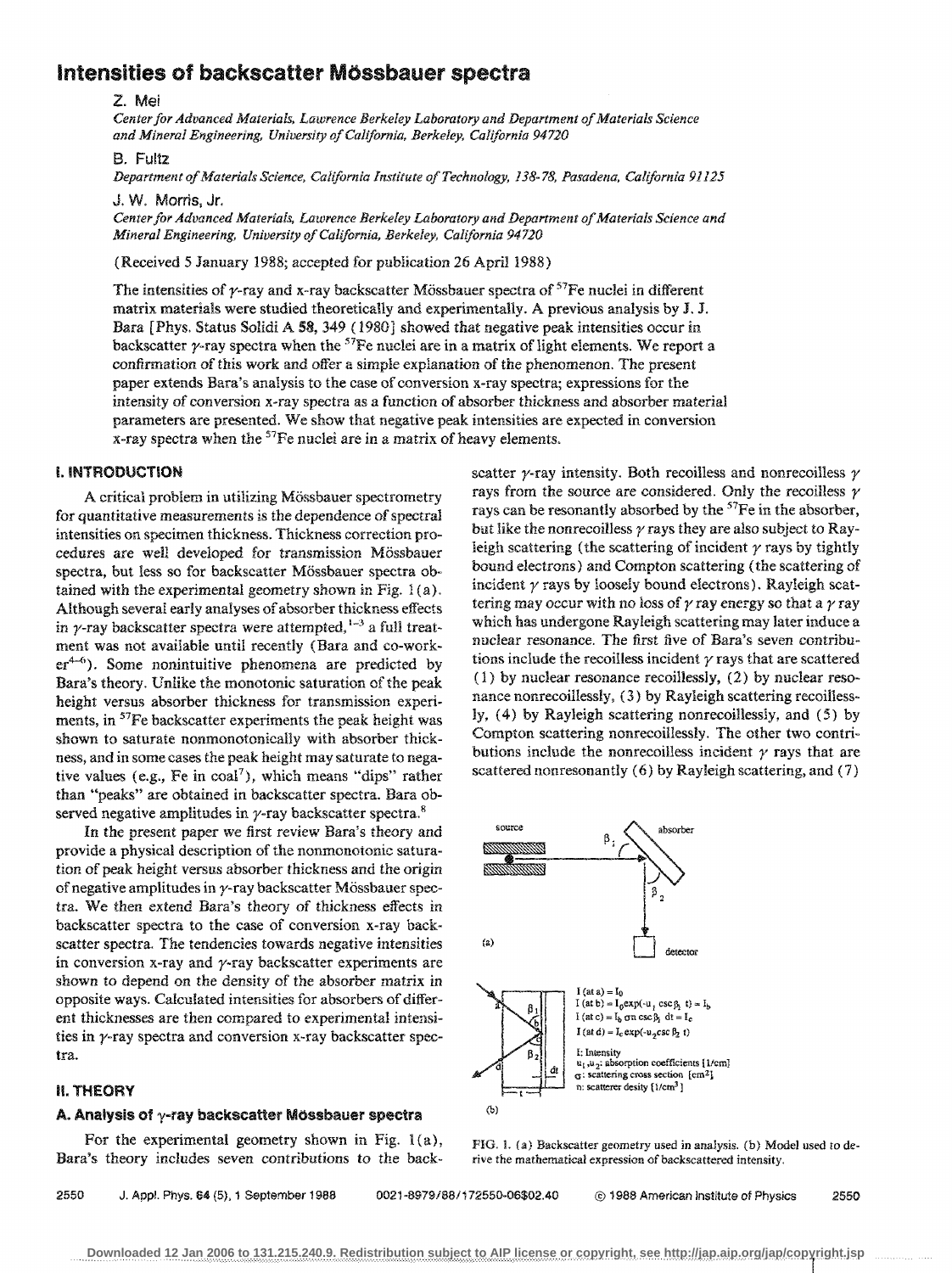by Compton scattering. The mathematical expression for each of the seven contributions as functions of absorber thickness and material parameters can be derived based on the model shown in Fig. 1 (b). In addition, the dependence of resonant absorption on incident  $\gamma$  ray energy has to be considered. The final forms of the seven expressions involve complicated integrations. They are given in Ref. 6.

The sum of seven contributions is the total  $\nu$ -ray intensity N at the detector, and the dependence of N on *v,* the Doppler velocity, is the Mössbauer spectrum. Unless otherwise stated in this paper we assumed a single-line spectrum with the maximum resonance absorption at  $v = 0$ . It is usually found, and generally accepted, that there will be a peak in backscatter Mössbauer spectra at  $v = 0$ , i.e.,  $N(0) > N(\infty)$ .

In general, the peak height,  $N(0) - N(\infty)$ , does not increase monotonically with the absorber thickness. As shown in Fig. 2(a), both  $N(0)$  and  $N(\infty)$  increase monotonically to saturation as the absorber is made thicker. However,  $N(0)$  saturates faster than  $N(\infty)$  does, because at resonance the incident *y* rays are absorbed both resonantly and nonresonantly, while off resonance the incident  $\gamma$  rays are abosrbed only nonresonantly. It is the difference between the saturation distances of  $N(0)$  and  $N(\infty)$  that causes the nonmonotonic variation of the peak height with the specimen thickness.

Another important parameter in the Mössbauer spectrum is the percentage effect,  $I_f$  defined as

$$
I_f = \frac{N(0) - N(\infty)}{N(\infty)} = \frac{N(0)}{N(\infty)} - 1.
$$
 (1)

It decreases and saturates with absorber thickness starting from a *nonzero* value at zero thickness to a saturated value at infinite thickness, as shown in Fig.  $2(b)$ . Although Fig.  $2(a)$ shows that  $N(0)$  becomes zero as the thickness decreases to zero,  $N(\infty)$  also goes to zero. By L'Hospital's rule applied to  $N(0)$  and  $N(\infty)$  at zero thickness,



FIG. 2. (a) Numerically calculated  $\gamma$ -ray backscatter Mössbauer spectrum intensity vs stainless steel absorber thickness (Ref. 7). (b) Numerically calculated percentage effect of a  $\gamma$ -ray backscatter Mössbauer spectrum vs stainless-steel absorber thickness.

2551 J. Appl. Phys., Vo!. 64, No.5, 1 September 1988

$$
\frac{N(0)}{N(\infty)} = \frac{dN(0)}{dt} / \frac{dN(\infty)}{dt}
$$

$$
= \frac{\frac{1}{2}f_0 U_r/(1+\alpha) + U_R + U_C}{U_R + U_C},
$$
(2)

which is the slope of the *N(O)* curve at zero thickness divided by the slope of the  $N(\infty)$  curve at zero thickness, where  $f_0$  is the recoilless fraction of incident  $\gamma$  rays,  $\alpha$  is the internal conversion coefficient, U, is the nuclear resonant absorption coefficient  $(U_r = f_1 p n \sigma_0)$ , *p* is the abundance of the resonant isotope,  $\sigma_0$  is the nuclear resonance cross section, *n* is the number of <sup>57</sup>Fe nuclei per cm<sup>3</sup>, and  $U_R$  and  $U_C$  are nonresonant Rayleigh and Compton absorption coefficients.

Perhaps the most interesting prediction is that in some cases the peak height may be negative, i.e., "dips" rather than "peaks" are obtained in backscatter  $\gamma$ -ray spectra. The condition for negative intensities is now developed for an infinitely thick absorber, a case that includes many practical situations. Solving the integral expressions for the seven contributions<sup>6</sup> for infinite thickness, adding up to get the total intensity N, and calculating N for  $\Delta = 0$  and  $\Delta = \infty$ , respectively, we obtain

$$
N(0) - N(\infty) \propto \frac{f_1 U_r}{(1+\alpha)X_r(X_r+1)}
$$
  
+ 
$$
\frac{(1-f_1)U_r}{(1+\alpha)X_n(X_n+1)} + \frac{f_R U_R}{X_r}
$$
  
+ 
$$
\frac{(1-f_R)U_R}{X_n} + \frac{U_C}{X_n} - U_R - U_C
$$
, (3)

where  $f_1$  is the recoilless fraction of the absorber,  $f_R$  is the recoilless for Rayleigh scattering.  $X<sub>r</sub>$  is equal to the square root of  $1 + U_r/U$ , U is the total nonresonant absorption coefficient ( $U = U_R + U_C + U_p$ , where  $U_p$  is the photoelectronic absorption coefficient),  $X_n$  is equal to square root of  $1 + U$ , csc  $\beta_1/U(\csc \beta_1 + \csc \beta_2)$ , and  $\beta_1$  and  $\beta_2$  are defined in Fig. 1.

Rewriting Eq. (3), we have

$$
N(0) - N(\infty) \propto \frac{U_r}{(1+\alpha)X_r(X_r+1)} + \frac{(1-f_1)U_r}{(1+\alpha)}
$$
  
 
$$
\times \left(\frac{1}{X_n(X_n+1)} - \frac{1}{X_r(X_r+1)}\right)
$$
  
 
$$
+ \frac{U_R + U_C}{X_r} - U_R - U_C + (1-f_R)
$$
  
 
$$
\times U_R\left(\frac{1}{X_n} - \frac{1}{X_r}\right) + U_C\left(\frac{1}{X_n} - \frac{1}{X_r}\right).
$$
  
(4)

It is possible for Eq. ( 4) to be less than zero, so negative intensities in  $\gamma$ -ray backscatter spectra can occur. An approximation leads to an intuitive interpretation. Assume that

$$
\frac{1}{X_n(X_n+1)} - \frac{1}{(X_r(X_r+1))} \ll \frac{1}{X_r(X_r+1)},
$$
 (5)

$$
\frac{1}{X_n} - \frac{1}{X_r} \ll \frac{1}{X_r} \tag{6}
$$

Mei, Fultz, and Morris, Jr. 2551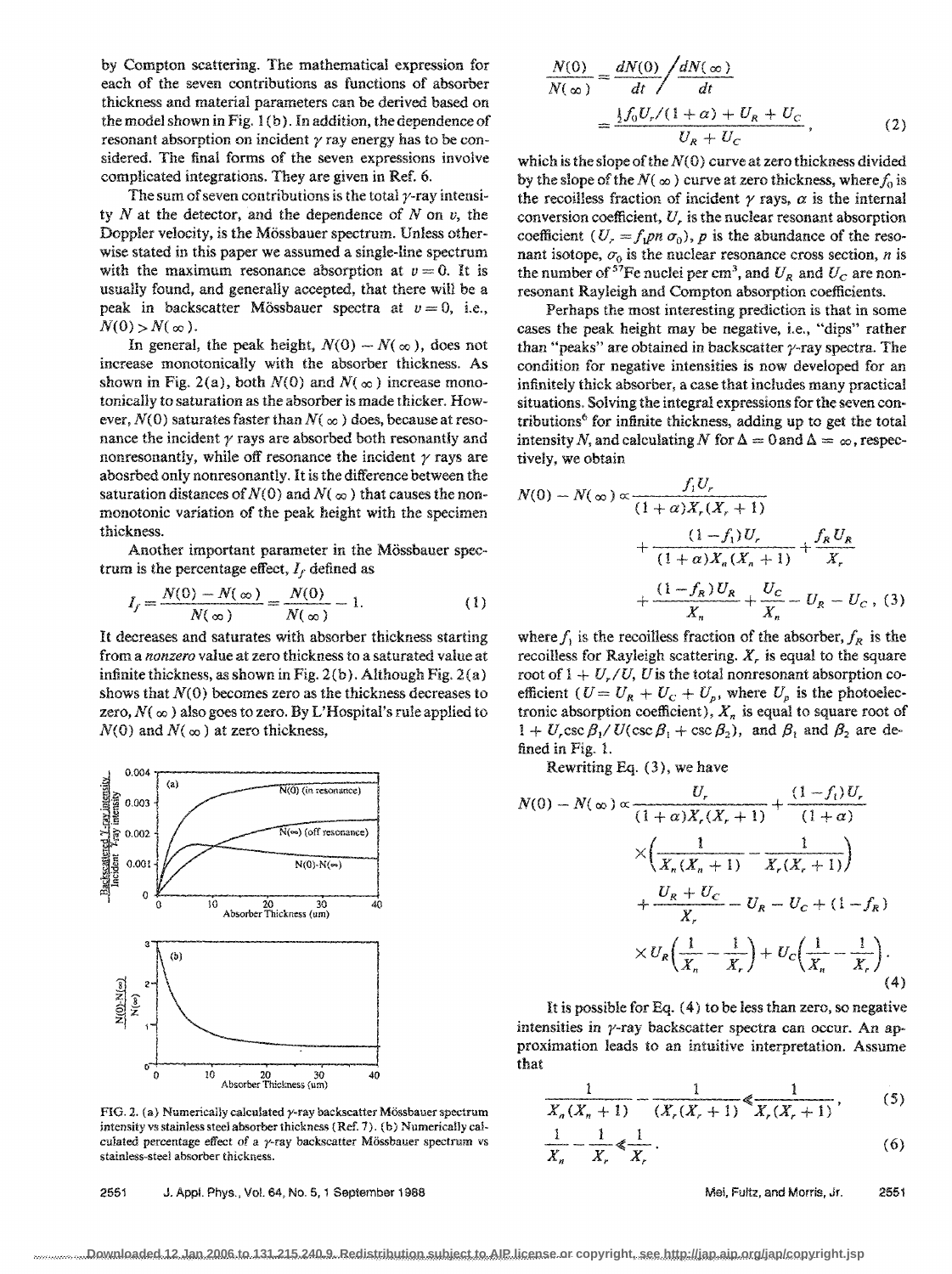In Eq. ( 4), the second term is of second order with respect to the first, and the sixth and seventh terms are of second order with respect to the third term. We delete the second, sixth, and seventh terms and obtain

$$
N(0) - N(\infty) \propto \frac{U_r}{(1+\alpha)X_r(X_r+1)}
$$

$$
- (U_R + U_C) \left(1 - \frac{1}{X_r}\right)
$$

$$
\propto \frac{1}{1+\alpha} - \frac{U_{\text{ns}}}{U},
$$
(7)

where  $U_{\text{ns}}$  is the total nonresonant absorption coefficient  $(U_{\text{ns}} = U_R + U_C)$ . If the first term in Eq. (7) is less than the second term, the intensity of the backscatter  $\gamma$ -ray spectrum will be negative.

Equation (7) lends itself to a simple physical interpretation of negative intensities. Assume that there is a very thick absorber so that all incident  $\gamma$  rays are absorbed even at offresonant Doppler velocities. As the Doppler velocity changes from off resonance to resonance, more and more *r*  rays that would have been absorbed nonresonantly wiH be absorbed resonantly. One resonantly absorbed  $\gamma$  ray reemits a  $\gamma$  ray with the probability  $1/(1 + \alpha)$ , but if this  $\gamma$  ray were absorbed nonresonantly, a  $\gamma$  ray would be reemitted with the probability  $U_{\text{ps}}/U$ . Since the internal conversion coefficient for <sup>57</sup>Fe is rather large, it is possible for  $1/(1 + \alpha)$  to be less than  $U_{\text{ns}}/U$ . In this case, at the resonant velocity the resonant absorption processes will do more to reduce the number of  $\gamma$  rays available for nonresonantly scattering than to produce resonantly scattered  $\gamma$  rays. A negative intensity may therefore appear at the resonant velocity of a thick specimen when

$$
1/(1+\alpha) \langle U_{\rm ns}/U. \tag{8}
$$

## B. Analysis of conversion x-ray backscatter MOssbauer spectra

The thickness dependence of conversion x-ray backscatter spectra has not yet been treated properly; few previous works can be found.<sup>9</sup> For the <sup>57</sup>Fe Mössbauer effect in the experimental geometry of Fig. 1 (a), the incident radiations that must be considered are 14.4-keV recoilless *r* rays, 14.4-keV nonrecoilless  $\gamma$  rays, and 6.4-keV x rays. Other high-energy  $\gamma$  rays (122 keV and 136 keV) are not included in our analysis for two reasons: ( 1) their nonresonant absorption coefficients are much smaller than that for 14.4 keV, and (2) the fluorescent x rays induced by them are independent of the Doppler velocity, so they are not relevant to the peak height  $N(0) - N(\infty)$ . (They are, however, relevant to the calculation of the percentage effect,  $I_f$ .) The x rays at the detector originate from four physical processes:

(a) Deexcitation of  $57$ Fe nuclei after resonant absorptions, i.e., the internal conversion process:  $N_{rr}(V)$ .

(b) Production of  $K\alpha$  fluorescent x rays by recoilless incident  $\gamma$  rays:  $N_{\rm rf}(V)$ .

(c) Production of  $K\alpha$  fluorescent x rays by nonrecoilless incident  $\gamma$  rays:  $N_{\textit{nf}}(V)$ .

(d) Rayleigh and Compton scattering of the incident 6.4-keV x rays:  $N_{R+C}(V)$ .

2552 J. Appi. Phys., Vol. 64, No. 5, 1 September 1988

We make the following assumptions and definitions.

(1) The recoilless fraction of incident 14.4-keV  $\gamma$  rays has a single-line Lorentzian intensity distribution:

$$
U(E,V) = \frac{2f_0I_0}{\pi\Gamma} \frac{(\Gamma/2)^2}{[E - (E_0 + V)]^2 + (\Gamma/2)^2},
$$
 (9)

where *E* is energy of the incident  $\gamma$  rays, *V* is equal to  $E_0 v/c$ , *v* and *c* are the Doppler velocity and the speed of light, respectively,  $\Gamma$  is the half-width of the Lorentzian function, and  $E_0$  is the resonant energy of the  $\gamma$ -ray source that has a 14.4-keV  $\gamma$ -ray intensity of  $I_0$ .

( 2) The incident of 6.4-ke V x rays have an intensity of  $\alpha f_{\nu}I_{0}$ , where  $f_{\nu}$  is the x-ray fluorescent yield coefficient.

(3) The absorption of the 14.4-keV incident  $\gamma$  rays by the absorber is

$$
U(E) = U_r(E) + U_R + U_C + U_p = U_r(E) + U_i,
$$
\n(10)

where  $U_p$  is the photoelectronic absorption coefficient and  $U_r$  (E,E<sub>1</sub>) is the Lorentzian function absorption profile:

$$
U_r(E) = U_r \{ (\Gamma/2)^2 / [(E - E_1)^2 + (\Gamma/2)^2] \},
$$
 (11)

and  $E_1$  is the mean resonant energy of the absorber.

(4) The absorption of outgoing  $6.4$ -keV x rays is defined as U*2•* 

Using the model shown in Fig. 1 (b) and considering the dependence of the resonant absorption on the incident  $\gamma$ -ray energy, we have derived the mathematical expression of the x-ray intensity for each of the four  $(a)-(d)$  processes. With the definitions  $y = 2(E - E_0)/\Gamma$ ,  $S_0 = 2V/\Gamma$ ,  $S_1 = 2(E_1 - E_0)$ ,  $T = (U_1 \csc \beta_1 + U_2 \csc \beta_2) t_0$ , the four contributions to the total conversion x-ray intensity are

$$
N_{rr}(S_0) = \frac{f_0 I_0 U_r(\csc \beta_1) a f_y}{\pi (1 + \alpha) (U_1 \csc \beta_1 + U_2 \csc \beta_2)}
$$
  
 
$$
\times \int_{-\infty}^{\infty} dy Z(y, S_0), \qquad (12)
$$

$$
N_{rf}(S_0) = \frac{f_0 I_0 U_p f_y \csc \beta_1}{\pi (U_1 \csc \beta_1 + U_2 \csc \beta_2)}
$$
  
 
$$
\times \int_{-\infty}^{\infty} dy \left[ (y - S_1)^2 + 1 \right] Z(y, S_0), \quad (13)
$$

$$
N_{nf} = \frac{I_0(1 - f_0)U_p f_y \csc \beta_1}{U_1 \csc \beta_1 + U_2 \csc \beta_2} [1 - \exp(-T)], \quad (14)
$$

$$
N_{C+R} = \frac{I_0 \alpha f_y (U_C + U_R) \csc \beta_i}{U_2 (\csc \beta_1 + \csc \beta_2)}
$$
  
×{1 - exp[-U<sub>2</sub>t<sub>0</sub>(csc  $\beta_1$  + csc  $\beta_2$ )}], (15)

where

 $Z(y,S_0)$ 

$$
=\frac{1-\exp\{-T[(y-S_1)^2+x^2]/[(y-S_1)^2+1]\}}{[(y-S_0)^2+1][(y-S_1)^2+x^2]},
$$
\n(16)

$$
x^{2} = 1 + U_{r} \csc \beta_{1} / (U_{1} \csc \beta_{1} + U_{2} \csc \beta_{2}).
$$
 (17)

A complete derivation of these expressions is provided in Ref. 10.

Mei, Fultz, and Morris, Jr. 2552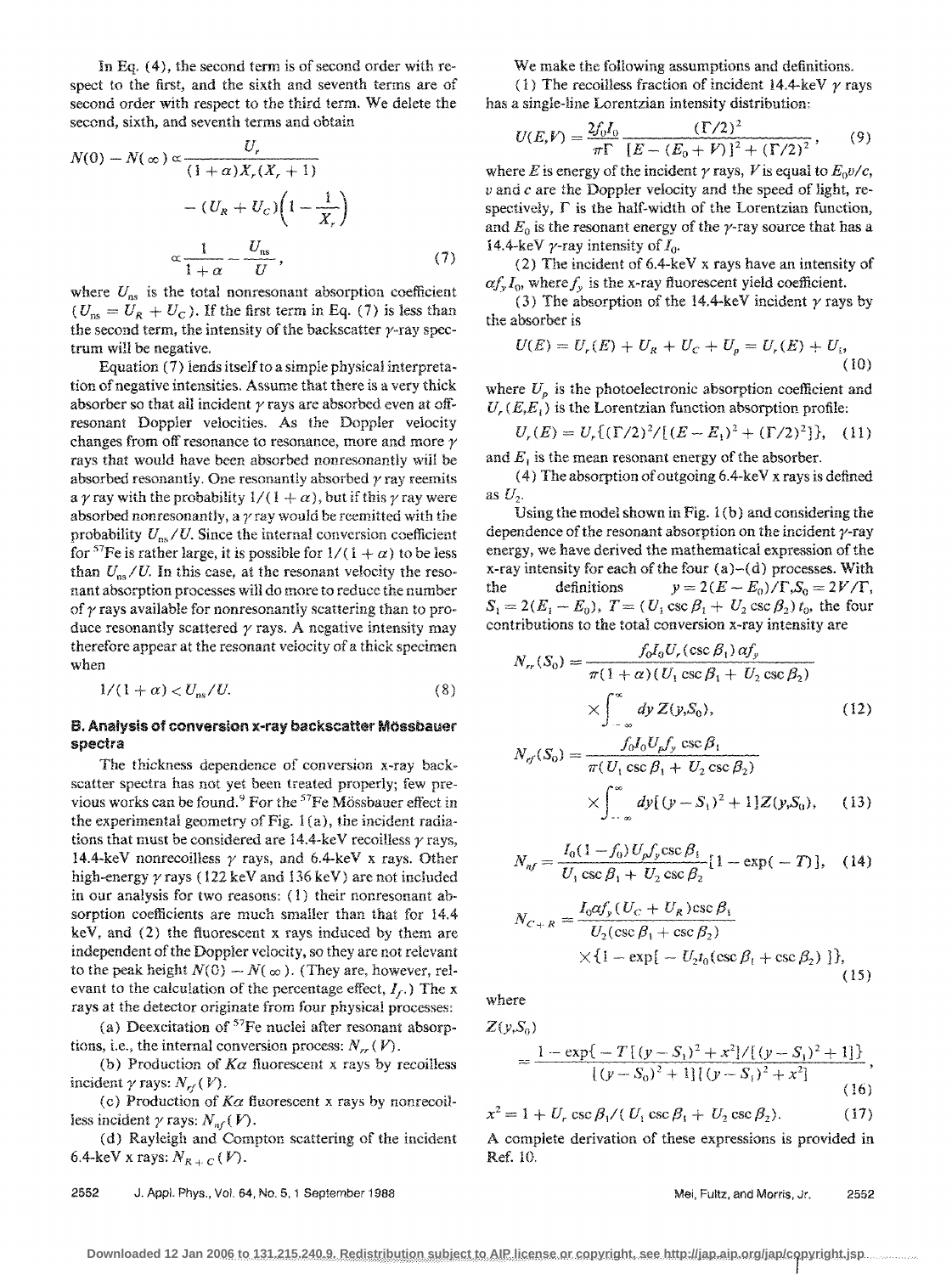## C. A comparison of  $\gamma$ -ray and conversion x-ray backscatter M6ssbauer spectra

For both  $\gamma$ -ray and conversion x-ray backscatter spectra, there are three kinds of scattering:

(i) recoilless incident  $\gamma$  rays scattered resonantly [e.g., contributions (1) and (2) of  $\gamma$ -ray backscatter spectra, and contribution (a) of conversion x-ray backscatter spectra J,

(ii) recoilless incident  $\gamma$  rays scattered nonresonantly [e.g., contributions (3), (4), and (5) of  $\gamma$ -rays backscatter spectra, and contribution (b) of conversion x-ray backscatter spectra),

(iii) nonrecoilless incident  $\gamma$  rays scattered nonresonantly [e.g., contributions (6) and (7) of  $\gamma$ -ray backscatter spectra, and contributions (c) and (d) of conversion x-ray backscatter spectra j.

The first two kinds of scattering are dependent on the Doppler velocity, while the third is not, as illustrated in Fig. 3. Notice that the nonresonant scattering of the recoilless incident  $\gamma$  rays shows a "dip" at resonance because off resonance all the incident recoilless  $\gamma$  rays are subject to nonresonant absorption and scattering, but at resonance many of the incident  $\gamma$  rays are absorbed resonantly.

As explained in Sec. IV A, the difference between saturation thicknesses of the resonant and nonresonant absorptions causes the nonmonotonic relationship between peak height and absorber thickness. This difference is important for both  $\gamma$ -ray and conversion x-ray Mössbauer spectra, so the feature of nonmonotonic saturation should occur for both backscatter spectra. Whether or not negative intensities appear at resonance depends on a competition between the fraction of  $\gamma$  rays emitted after resonant absorptions and the fraction of  $\gamma$  rays emitted after nonresonant absorptions. If the second fraction is larger than the first fraction, the intensity at resonance may be negative. For  $\gamma$ -ray backscatter spectra, the first fraction is  $1/(1 + \alpha)$ , and the second fraction is  $U_{ns}/U$ . For conversion x-ray backscatter spectra, for one resonantly absorbed incident  $\gamma$ -ray photon the probability to produce one 6.4-keV conversion x-ray photon is  $f_v \alpha/$  $(1 + \alpha)$ , and for one nonresonantly absorbed incident y-ray photon, the probability to produce one 6.4-keV fluorescent x-ray photon is  $f_y \phi U_p / U$ , where  $\phi$  is the fraction of 6.4-keV  $K\alpha$  photons of all fluorescent x-ray photons excited by 14.4-



A: resonant scattering of the recoilless incident Y -rays B: non-resonant scattering of the recoilless incident Y -rays C: non-resooant scattering of the non-recoilless incident Y -rays

FIG. 3. Three contributions to the intensity of a backscatter Mössbauer spectrum.

2553 J. Appl. Phys., Vol. 64, No.5, 1 September 1988

keV  $\gamma$  rays. The condition for negative intensity at resonance in conversion x~ray backscatter spectra is

$$
\alpha/(1+\alpha) < \phi(U_p/U). \tag{18}
$$

The differences between Eqs. ( 8) and ( 18) are interesting. The total nonresonant absorptions *U* include photoelectronic absorptions  $U_p$  and Rayleigh and Compton scattering absorptions  $U_{\text{ns}}$ . Both  $U_p$  and  $U_{\text{ns}}$  increase with atomic number, but  $U_p$  increases faster than  $U_{ns}$ .<sup>11</sup> Consequently  $U_{\text{ns}}/U$  is largest for light elements while  $U_{p}/U$  is largest for heavy elements. Negative intensities in  $\gamma$ -ray backscatter spectra are favored when the Mössbauer nucleus is embedded in a matrix of light elements, but negative intensities in conversion x-ray backscatter spectra are favored when the Mössbauer nucleus is embedded in a matrix of heavy elements.

## Ill. NUMERICAl CALCULATIONS

The mathematical expressions<sup>6</sup> for calculating the intensities of  $\gamma$ -ray and conversion x-ray backscatter Mössbauer spectra as a function of absorber thickness can be solved analytically only for very thin or very thick absorbers. Where necessary, we have performed numerical calculations of the peak height of Mössbauer spectra versus specimen thickness at resonance. At resonance  $(S_1 = S_0)$ , the integrations in Eqs.  $(7)-(12)$  in Ref. 6 and Eqs.  $(12)$  and  $(13)$  in the present work become

$$
\frac{1}{\pi} \int_{-\infty}^{\infty} dy \, Z(y, S_0)
$$
\n
$$
= \frac{2}{\pi} \int_{0}^{\infty} dy \, \frac{1 - \exp[-T(y^2 + x^2)/(y^2 + 1)]}{(y^2 + 1)(y^2 + x^2)}, \quad (19)
$$
\n
$$
\frac{1}{\pi} \int_{-\infty}^{\infty} dy \left[ (y - S_0)^2 + 1 \right] Z(y, S_0)
$$
\n
$$
= \frac{2}{\pi} \int_{0}^{\infty} dy \, \frac{1 - \exp[-T(y^2 + x^2)/(y^2 + 1)]}{y^2 + x^2}. \quad (20)
$$

At off-resonant velocities  $(|S_1 - S_0| \ge 0)$ , the integrations can be solved analytically:

$$
\frac{1}{\pi} \int_{-\infty}^{\infty} dy Z(y, S_0) = 0, \qquad (21)
$$

$$
\frac{1}{\pi} \int_{-\infty}^{\infty} dy [(y - S_0)^2 + 1] Z(y, S_0) = 1 - \exp(-T).
$$
\n(22)

From Eq. (22), it can be seen that the saturation thickness for the intensity at off-resonant velocities is  $1/T$ ; from Eqs. ( 19) and ( 20), the saturation thickness for the intensity at resonance is between  $1/T$  (when  $y = \infty$ ) and  $1/(Tx^2)$ (when  $y = 0$ ). Figures 2, 5(d), and 6 show the results of numerical calculations for some materials. The parameters used are listed in Table I. Nonresonant scattering of other incident radiations will modify quantitative features of the percentage effect shown in Fig. 2(b). We are least certain about the accuracy of the Rayleigh and Compton scattering coefficients. 12

#### IV. EXPERIMENTS

The objectives of the experiments were ( 1) to test Bara's conditions for negative intensities in  $\gamma$ -ray backscatter spec-

Mei, Fultz, and Morris, Jr. 2553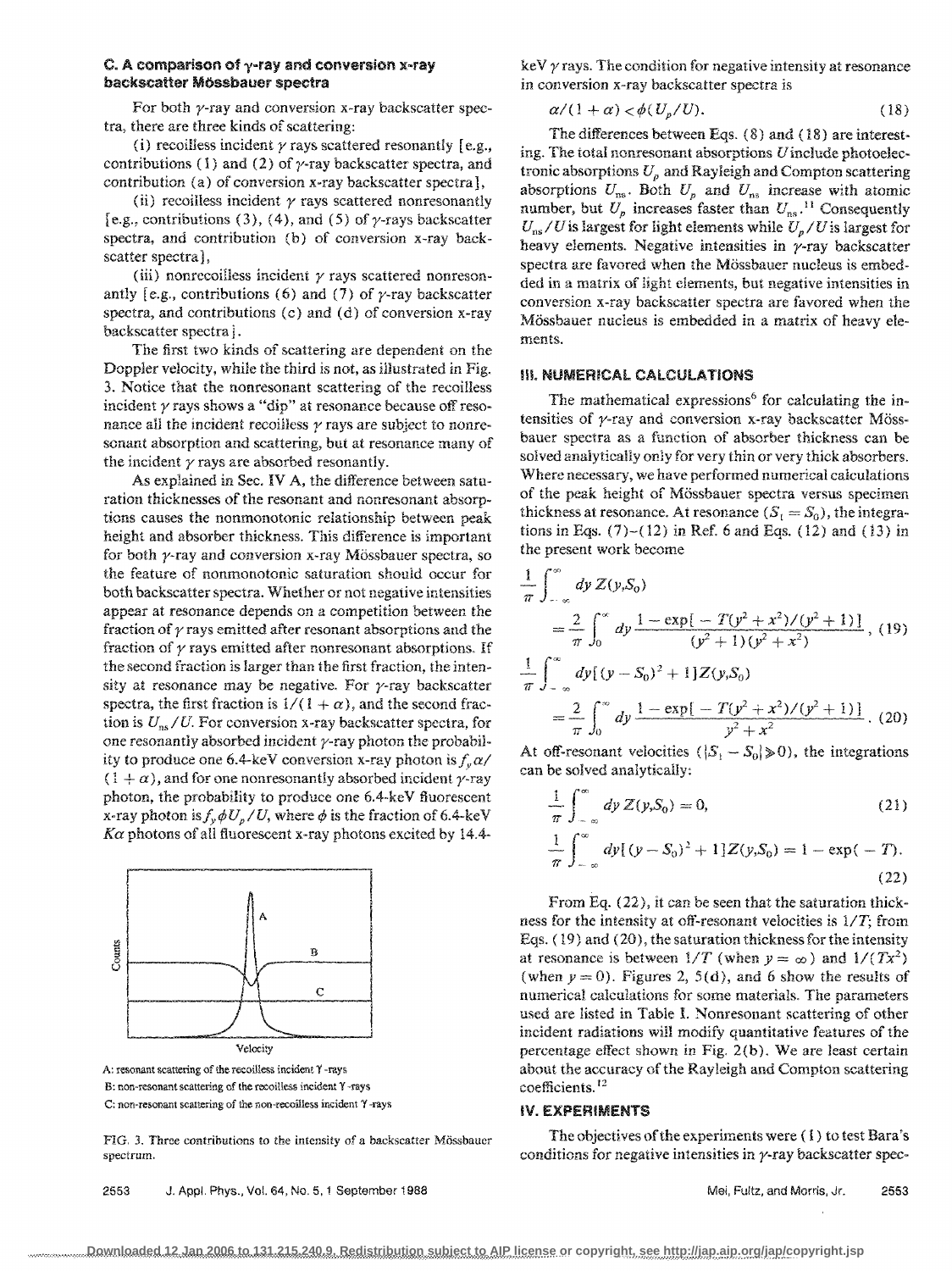TABLE I. Parameters used in the numerical calculations.

|                                  | (Fig. 2) | Stainless steel 0.1 wt. % Fe in Be<br>(Fig. 5) | Pure Fe<br>(Fig. 6) |
|----------------------------------|----------|------------------------------------------------|---------------------|
| $f_{0}$                          | 0.8      | 0.7                                            | 0.7                 |
| $f_{1}$                          | 0.75     | 0.7                                            | 0.7                 |
| $U_{r}$ (cm <sup>-1</sup> )      | 2400     | 0.76                                           | 870.9               |
|                                  |          |                                                | ${\rm (peak1)}$     |
| $U_{\rm p}$ (cm <sup>--1</sup> ) | 26.8     | 0.111                                          | 6.17                |
| $U_c$ (cm <sup>-1</sup> )        | 3.8      | 0.254                                          | 0.77                |
| $U$ (cm <sup>-1</sup> )          | 450      | 0.861                                          | 517.7               |
| $(14.4 \text{ keV})$             |          |                                                |                     |
| $\alpha$                         | 8.21     | 8.21                                           | 8.21                |
| $\beta_1$ (deg)                  | 90       | 90                                             | 90                  |
| $\beta_2$ (deg)                  | 60       | 60                                             | 60                  |
| $U$ (cm <sup>-1</sup> )          |          |                                                | 520.2               |
| $(6.4 \text{ keV})$              |          |                                                | 580.6               |
| $U_{r}$ (cm <sup>-1</sup> )      |          |                                                | $(\text{peak } 2)$  |
| $U_{\rm r}$ (cm <sup>-1</sup> )  |          |                                                | 290.3               |
|                                  |          |                                                | $(\text{peak } 3)$  |
| References                       | 7        | 12                                             | 12                  |

tra, and (2) to test it conversion x-ray backscatter spectra have the nonmonotonic peak height versus thickness relation predicted by the present analysis.

All Mössbauer spectra were obtained in backscatter geometry with an Austin Science Associates S-600 constantacceleration spectrometer. All spectra were obtained with the source and absorber at room temperature. The radiation source was <sup>57</sup>Co in Rh with the intensity of about 24 mCi. The backscatter photon detector was of toroidal geometry with high geometrical collection efficiency.<sup>13</sup> The incident radiation passed through the hole in the toroid, and backscattered radiations entered the detector through its large toroidal window. For good counting efficiency, the detector was filled with a mixture of 47% Kr, 47% Ar, and 6% meth-



FIG. 4. Pulse height distribution of the toroidal detector for (a)  $\gamma$ -ray counting and (b) x-ray counting.



FIG. 5. Backscatter  $\gamma$ -ray Mössbauer spectra of Be-0.1 wt. % Fe for absorber thicknesses of (a) 7 mm, (b) 14 mm, and (c) 35 mm. (d) Numerical calculations of peak height vs absorber thickness for  $\gamma$ -ray backscatter Mössbauer spectrum of Be-0.1 wt. % Fe.

ane gas to obtain y-ray backscatter spectra, and with a mixture of 95% Ar and 5% methane to obtain conversion x-ray backscatter spectra. Figures  $4(a)$  and  $4(b)$  show the pulse height distribution from the detector for these two modes of operation. The single-channel analyzer window was set about the appropriate peak for conversion x-ray or  $\gamma$ -ray detection.

For the  $\gamma$ -ray backscatter spectra of Be-Fe, wafers of Be metal, each with a thickness of 7 mm, were stacked to obtain specimens with a series of thicknesses. The specimens had the chemical compositions 98.5 wt. % Be, 1.2% BeO, 0.060% Al, 0.1% C, 0.1% Fe, 0.08% Mg, 0.06% Si, 0.04% S, 0.04% U, and 0.04% of other elements. Three spectra from absorbers with different thicknesses are plotted in Figs.  $5(a) - 5(c)$ , which show a transition from peak to dip with increasing thickness. For the conversion x-ray backscatter spectra of Fe metal, rolled iron foils of 99.999% purity were used. The foil thickness was obtained by measuring masses and areas. Foils were stacked together to make absorbers with a series of thicknesses. The peak height versus absorber thickness for peaks 1, 2, and 3 of the pure Fe sextet are plotted in Fig. 6 together with the numerical calculations for comparison.

Since all spectral intensities are proportional to the number of incident  $\gamma$  rays, the spectra obtained from absorbers of different thickness can be compared only when the effective collecting times for the spectra are the same. The effective collection time was defined as follows to correct the decay of the radiation source: